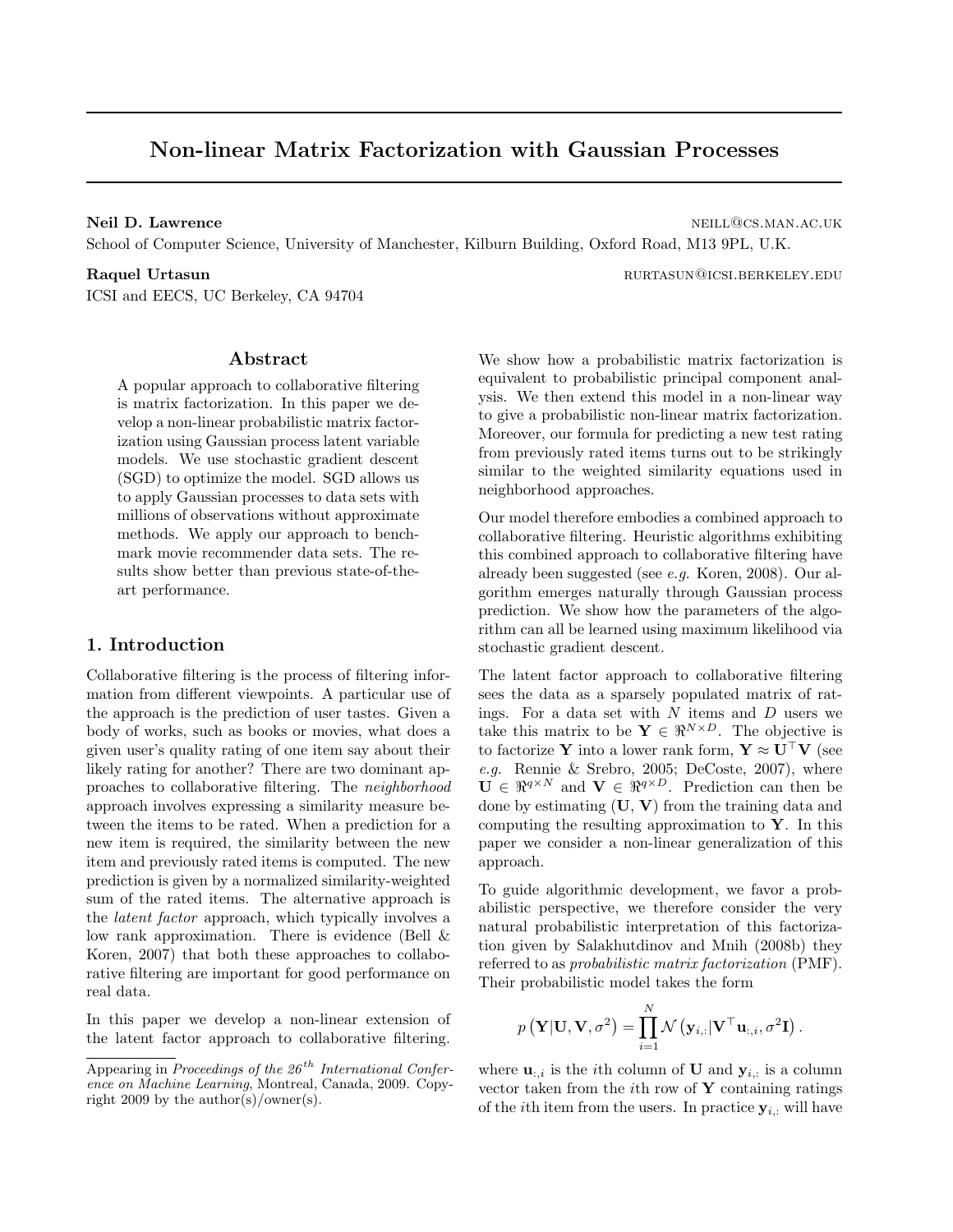many missing values, but we will ignore this aspect for the moment.

In PMF we are modeling the matrix  $\mathbf{Y}$  as a noise corrupted low rank matrix. The mean of the distribution is given by the matrix factorization,  $U^{\top}V$ , and the noise is taken to be Gaussian with variance  $\sigma^2$ . In PMF a Gaussian prior is placed over U,  $p\left(\mathbf{U}\right) \;=\; \prod_{i=1}^{N} \prod_{j=1}^{q} \mathcal{N}\left(u_{j,i}|0,\alpha^{-1}_u\right) \; \text{and} \; \mathbf{V},\; p\left(\mathbf{V}\right) \;=$  $\prod_{i=1}^{D} \prod_{j=1}^{q} \mathcal{N}(v_{j,i}|0, \alpha_v^{-1})$ . Ideally, the marginal likelihood of the model would be calculated, but in practice this is not tractable. Instead, in their original paper, Salakhutdinov and Mnih suggest maximum a posteriori (MAP) approximations.

It is well known that SVD of a data matrix is directly equivalent to principal component analysis (PCA). In this case we consider  $Y$  to be a *design* matrix, with each row representing a separate data point. Salakhutdinov and Mnih consider their model to be a probabilistic generalization of SVD, it therefore makes sense to ask the question, what is the relationship between PMF and probabilistic PCA (PPCA, Tipping & Bishop, 1999)?

## 2. PMF is Bayesian PCA

It turns out that the unconstrained PMF is probabilistically equivalent to Bayesian PCA (Bishop, 1999a). This is a little easier to see with a small change of notation. Consider a matrix of latent variables,  $\mathbf{X} \equiv \mathbf{U}^{\top} \in \Re^{N \times q}$  and a mapping matrix which goes from the latent space to the observed data space,  $\mathbf{W} \equiv \mathbf{V}^{\top} \in \Re^{D \times q}$ . Using this new notation,

$$
p\left(\mathbf{Y}|\mathbf{W},\mathbf{X},\sigma^2\right) = \prod_{i=1}^N \mathcal{N}\left(\mathbf{y}_{i,:}|\mathbf{W}\mathbf{x}_{i,:},\sigma^2\mathbf{I}\right),\quad(1)
$$

the likelihood has a familiar look. It is a multi-output linear regression from a q dimensional feature matrix X to matrix targets Y. Placing a prior over X,

$$
p(\mathbf{X}) = \prod_{i=1}^{N} \prod_{j=1}^{q} \mathcal{N}(x_{i,j}|0, \alpha_x^{-1}),
$$

and marginalizing leads to

$$
p(\mathbf{Y}|\mathbf{W}, \sigma^2, \alpha_x) = \prod_{i=1}^N \mathcal{N}(\mathbf{y}_{i,:}|\mathbf{0}, \alpha_x^{-1}\mathbf{W}\mathbf{W}^\top + \sigma^2 \mathbf{I}).
$$

When optimizing with respect to parameters we can absorb  $\alpha_x$  into **W** leaving the likelihood function associated with PPCA (Tipping & Bishop, 1999). Unfortunately, attempting to marginalize  $W$  is now intractable. Instead, we take a step back and consider marginalizing  $W$  instead of  $X$ . Taking the prior over W,

$$
p(\mathbf{W}) = \prod_{i=1}^{D} \prod_{j=1}^{q} \mathcal{N}(w_{i,j}|0, \alpha_w^{-1})
$$

and combining with the likelihood we recover the following marginal likelihood:

$$
p\left(\mathbf{Y}|\mathbf{X},\sigma^2,\alpha_w\right) = \prod_{j=1}^D \mathcal{N}\left(\mathbf{y}_{:,j}|\mathbf{0},\alpha_w^{-1}\mathbf{X}\mathbf{X}^\top + \sigma^2\mathbf{I}\right).
$$

This is the marginal likelihood of a Bayesian linear regression model with multiple outputs. However, we are not given the input matrix,  $X$ , but we optimize with respect to it. Optimization with respect to these inputs is also equivalent to probabilistic PCA. It is known as dual probabilistic PCA (DPPCA, Lawrence, 2005).

If we were to marginalize both  $X$  and  $W$  we would recover Bayesian PCA. This is not analytically tractable, but the Laplace approximation (Bishop, 1999a; Minka, 2001) and variational approaches (Bishop, 1999b) have been proposed. Salakhutdinov and Mnih (2008a) used Gibbs sampling to deal with the intractabilities.

The equivalences of the models we've laid out above imply we can deal with marginalization of either X or W analytically, leaving us to optimize the resulting marginal likelihood with respect to the remaining matrix and the hyper parameters of the model.

#### 2.1. Missing Values

Both models we've described are Gaussian models with a particular covariance structure. This means that marginalizing over missing values is straightforward. Consider a Gaussian distribution over a vector y with mean  $\mu$  and covariance  $\Sigma$ ,  $y \sim \mathcal{N}(\mu, \Sigma)$ . We represent an observed subset of  $y$  by  $y_i$ , where i represents the indexes of the observed values. Marginalizing the missing values leads to a Gaussian of the form  $y_i \sim \mathcal{N}(\mu_i, \Sigma_{i,i})$ , where  $\mu_i$  and  $\Sigma_{i,i}$  represent the mean vector with the rows (and for  $\Sigma$  columns) associated with the unobserved elements of y removed. This implies that when the data matrix is sparse (as is typically the case in collaborative filtering) the likelihoods have the form

$$
p\left(\mathbf{Y}|\mathbf{W},\sigma^2,\alpha_x\right) = \prod_{i=1}^N \mathcal{N}\left(\mathbf{y}_{i,\mathbf{j}_i}|\mathbf{0},\alpha_x^{-1}\mathbf{W}_{\mathbf{j}_i,:}\mathbf{W}_{\mathbf{j}_i,:}^\top + \sigma^2\mathbf{I}\right)
$$

and

$$
p\left(\mathbf{Y}|\mathbf{X},\sigma^2,\alpha_w\right) = \prod_{j=1}^{D} \mathcal{N}\left(\mathbf{y}_{\mathbf{i}_j,j}|\mathbf{0},\alpha_w^{-1}\mathbf{X}_{\mathbf{i}_j,:}\mathbf{X}_{\mathbf{i}_j,:}^\top + \sigma^2 \mathbf{I}\right)
$$
\n(2)

.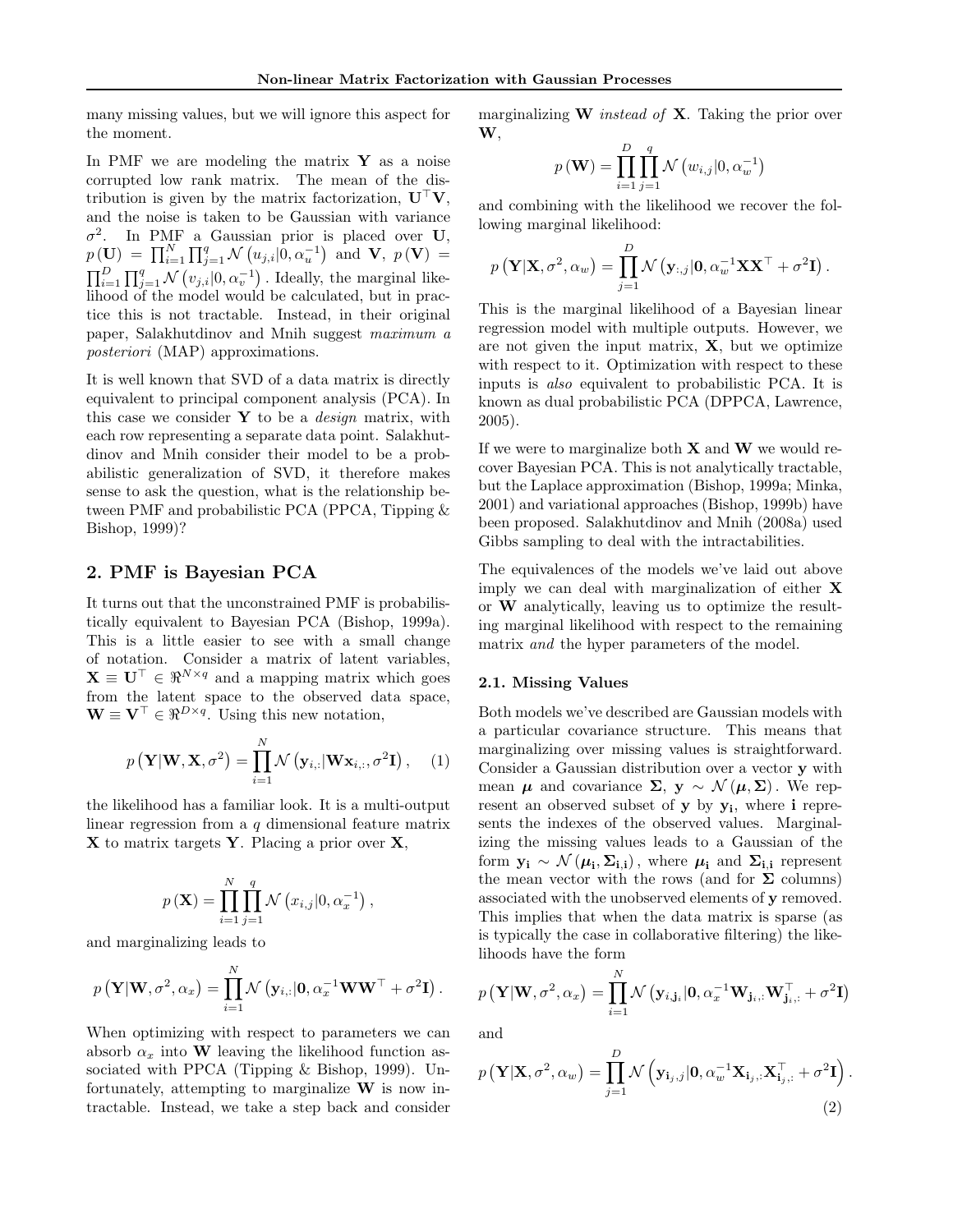Which of these likelihoods should we select? Either the likelihood in the PPCA form or the DPPCA form can be used. Whilst there are sensible statistical arguments for selecting the likelihood with less parameters (which this is will depend on whether there are more users or items), the maximum likelihood solutions for the fully observed case are equivalent. We will proceed with the DPPCA form, though, as typically there are more users than items in collaborative filtering, and in this case DPPCA has fewer parameters. However, it should be borne in mind that the ideas that follow apply equally to the PPCA form, but with the roles of users and items reversed (there is a duality between the likelihoods that should have become apparent by now).

When  $Y$  is fully observed, a global maximum for  $(2)$ with respect to **X** and  $\sigma^2$  can be found through an eigenvalue problem. When there are missing values, Tipping and Bishop (1999) suggested an expectationmaximization (EM) algorithm. However, when  $D$  is very large EM is computationally too expensive and it makes sense to consider stochastic gradient descent.

#### 2.2. Stochastic Gradient Descent

Rather than maximizing the likelihood through an EM algorithm we propose presenting ratings for each user one at a time and computing the gradient of the log likelihood for that user. The parameters **X**,  $\alpha_w$  and  $\sigma^2$ can then be updated by the gradients for that user, and a new user is presented. The objective is to maximize the log likelihood, conversely we minimize the negative log likelihood. For the jth user this is given by

$$
E_j(\mathbf{X}) = \frac{N_j}{2} \log |\mathbf{C}_j| + \frac{1}{2} \left( \mathbf{y}_{\mathbf{i}_j,j}^\top \mathbf{C}_j^{-1} \mathbf{y}_{\mathbf{i}_j,j} \right) + \text{const.},
$$

where  $\mathbf{C}_j = \alpha_w^{-1} \mathbf{X}_{\mathbf{i}_j,:} \mathbf{X}_{\mathbf{i}_j,:}^\top + \sigma^2 \mathbf{I}$  and  $N_j$  is the number of items rated by user  $j$ . The gradient with respect to X can be computed as

$$
\frac{\mathrm{d}E_{j}\left(\mathbf{X}\right)}{\mathrm{d}\mathbf{X}_{\mathbf{i}_{\mathbf{j}},:}}=-\mathbf{G}\mathbf{X}_{\mathbf{i}_{\mathbf{j}},:}
$$

with  $\mathbf{G} = \left( \mathbf{C}_j^{-1} \mathbf{y}_{\mathbf{i}_j,j} \mathbf{y}_{\mathbf{i}_j,j}^\top \mathbf{C}_j^{-1} - \mathbf{C}_j^{-1} \right)$ . Gradients with respect to  $\sigma^2$  and  $\alpha_w$  can also be found. The computational complexity of the gradient computation is  $O(N_j^3)$  or, if  $q < N_j$  the matrix inversion lemma,

$$
\mathbf{C}^{-1} = \sigma^{-2} \mathbf{I} - \sigma^{-4} \mathbf{X} \left( \alpha_w \mathbf{I} \sigma^{-2} + \mathbf{X}^\top \mathbf{X} \right)^{-1} \mathbf{X}^\top,
$$

can be used to give a complexity of  $O(q^3)$  for the inversion.

## 3. Non-Linear PMF via GP-LVMs

We have already highlighted the fact that probabilistic matrix factorization, with the parameters W marginalized is a Bayesian multi-output regression model in which we optimize with respect to the inputs to the regression. This type of model is equivalent to probabilistic PCA. However, it also belongs to a larger class of models called Gaussian process latent variable models (GP-LVM). Lawrence (2005) showed how the matrix C has an interpretation as a Gaussian process (GP) covariance matrix. The GP associated with the covariance function  $\mathbf{C} = \alpha_w^{-1} \mathbf{X} \mathbf{X}^{\top} + \sigma^2 \mathbf{I}$  is a linear model. However, by replacing the inner product matrix,  $\mathbf{X} \mathbf{X}^{\top}$ , by a Mercer kernel the model becomes a non-linear GP model. Maximization of the log likelihood can no longer be done through an eigenvalue problem, but it is straightforward to apply stochastic gradient descent in the manner described above.

The regression model from (1) can be written as a product of univariate Gaussian distributions,

$$
p\left(\mathbf{Y}|\mathbf{W},\mathbf{X},\sigma^2\right)=\prod_{j=1}^D\prod_{i=1}^N\mathcal{N}\left(y_{i,j}|f_j\left(\mathbf{x}_{i,:}\right),\sigma^2\mathbf{I}\right),\,
$$

where the mean of each Gaussian is given by the inner product  $f_j(\mathbf{x}_{i,:}) = \mathbf{w}_{j,:}^{\top} \mathbf{x}_{i,:}$ . Probabilistic PCA can be recovered by marginalizing either  $W$  or  $X$ . The GP-LVM is recovered by recognizing that we can place the prior distribution *directly* over the function  $f(\cdot)$ through a Gaussian process (Rasmussen & Williams, 2006).

A Gaussian process (GP) can be thought of as a probability distribution for generating functions. The GP is specified by a mean and a covariance function. For any given set of observations of the function, f, the joint distribution over those observations is Gaussian. Restricting ourselves to GPs with a zero mean function, they are distributed as  $p(\mathbf{f}|\mathbf{X}) = \mathcal{N}(\mathbf{f}|\mathbf{0},\mathbf{K})$ , where K represents the covariance function. The covariance function is made up of elements,  $k(\mathbf{x}_{i,:}, \mathbf{x}_{j,:})$  that en- $\text{code the degree of correlation between two samples, } f_i,$  $f_j$  from **f** as a function of the inputs associated with those samples,  $\mathbf{x}_{i,:}$  and  $\mathbf{x}_{j,:}$ . For a covariance function to be valid, it has to lead to a positive semi-definite matrix  $\bf{K}$  for all valid inputs to the function. In practice that means that valid covariance functions have to be positive definite functions, i.e. the class of valid covariance functions is the same as the class of Mercer kernels (Schölkopf & Smola, 2001). A linear regression model is a GP in which the covariance function is taken to be  $k(\mathbf{x}_{i,:}, \mathbf{x}_{j,:}) = \mathbf{x}_{i,:}^{\top} \mathbf{x}_{j,:}.$ 

A widely used covariance function that gives a prior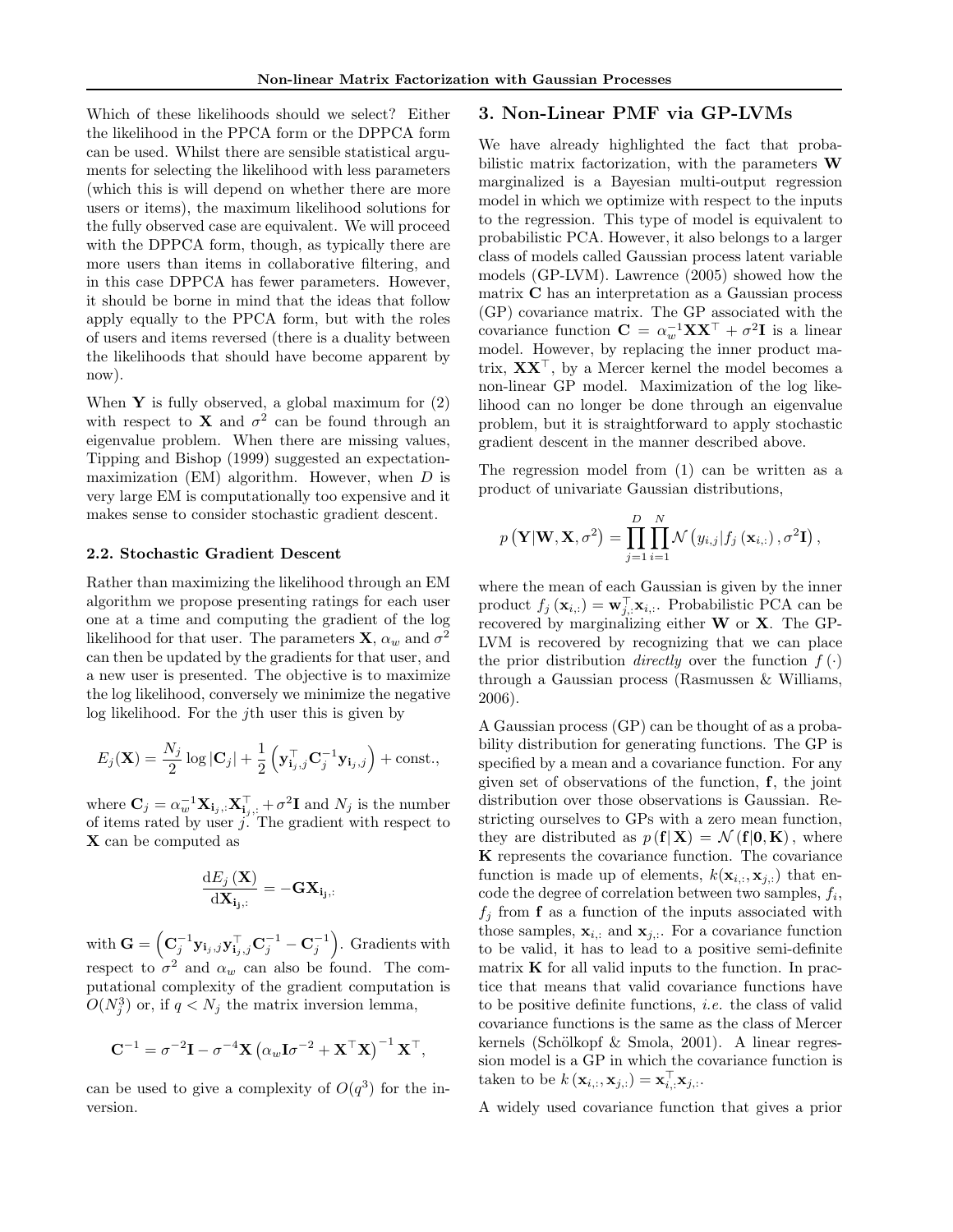over non-linear functions is known as the RBF covariance,

$$
k(\mathbf{x}_{\ell,:}, \mathbf{x}_{i,:}) = \alpha_m \exp \left(-\frac{\gamma_m}{2}||\mathbf{x}_{\ell,:} - \mathbf{x}_{i,:}||^2\right).
$$

This covariance can be substituted directly for the linear covariance function in (2) giving the following probabilistic model,

$$
p\left(\mathbf{Y}|\mathbf{X},\sigma^2,\boldsymbol{\theta}\right)=\prod_{j=1}^D\mathcal{N}\left(\mathbf{y}_{\mathbf{i}_j,j}|\mathbf{0},\mathbf{K}+\sigma^2\mathbf{I}\right).
$$

where  $\theta$  are the parameters of the covariance function. Alternative covariance functions can also be considered, but in this paper we focus only on the RBF and linear covariance functions.

## 3.1. Prediction of User Rating: Relations to Neighborhood Approaches

The parameters that need to be stored after model training are the latent variables,  $X$ , and the parameters of the covariance function. When a prediction is required for a new item, these parameters are combined using the standard formula for prediction by Gaussian processes (Rasmussen & Williams, 2006). The mean of a user j's prediction for item  $\ell$  is given by

$$
\boldsymbol{\mu}_{\ell,j} = \mathbf{s}^{\top} \mathbf{y}_{\mathbf{i}_j,:},\tag{3}
$$

where we have defined

$$
\mathbf{s} = \left(\mathbf{K}_{\mathbf{i}_{j}, \mathbf{i}_{j}} + \sigma^{2} \mathbf{I}\right)^{-1} \mathbf{k}_{\mathbf{i}_{j}, \ell}.
$$

In other words, the mean prediction for an unseen item for the user is given by a weighted sum of the user's rated items. This has a very similar feel to neighborhood models for collaborative filtering, where the neighborhood is based on item similarity. In this approach to collaborative filtering, similarity scores are made between the test item and the user's rated items. These are often based on correlation measures. Prediction of the test item is made by summing the user's rated items weighted by their normalized similarities to the test item.

For the GP-LVM approach, the neighborhood is being constructed in the latent space<sup>1</sup> , X. Consider the RBF covariance function:  $k_{\ell,i}$  =  $\alpha_m \exp\left(-\frac{\gamma_m}{2}||\mathbf{x}_{\ell,:}-\mathbf{x}_{i,:}||^2\right)$ . As a user's rated items become better separated in the latent space, then  $\mathbf{K}_{\mathbf{i}_{i},\mathbf{i}_{j}}$  becomes a constant diagonal matrix and **s** becomes a scaled version of  $\mathbf{k}_{i,j,\ell}$ . Now note that the elements of  $\mathbf{k}_{i,j,\ell}$  are just scaled similarities between the

test rating and the user's rated items. For this case our prediction is functionally identical to the neighborhood approach to collaborative filtering.

Note that the model can rapidly deal with new users. A prediction for a new user can be made using (3) without any change to the parameters of the system.

An additional advantage of the Gaussian process is that it provides a full posterior distribution over the predictions. This allows us to compute a variance for the prediction,

$$
\varsigma_{\ell,j} = k_{\ell,\ell} + \sigma^2 - \mathbf{k}_{\mathbf{i}_j,\ell}^{\top} (\mathbf{K}_{\mathbf{i}_j,\mathbf{i}_j} + \sigma^2 \mathbf{I})^{-1} \mathbf{k}_{\mathbf{i}_j,\ell}.
$$

The variance could be helpful in determining whether or not to propose the item to the user: it expresses the confidence with which the model is estimating the user's preference. As we will see in the experiments there is a strong correlation between the variance and the number of items the user has rated.

### 4. Experimental Evaluation

We consider three data sets to assess the quality of the GP-LVM for collaborative filtering. The data sets are widely used benchmarks for collaborative filtering, each containing a set of item ratings from different users. These data sets are the EachMovie, the 1M MovieLens, and the recently released 10M MovieLens data<sup>2</sup> . We don't show results on Netflix. State-ofthe-art on Netflix typically involves model combinations and bespoke algorithm modification to account for the particular peculiarities of the data (Salakhutdinov & Mnih, 2008b; Salakhutdinov & Mnih, 2008a; Bell  $& Koren, 2007$ ; Bell et al., 2008). This makes it an interesting challenge, but perhaps a less good evaluator of generic algorithms for collaborative filtering. Two of the data sets we consider (EachMovie and 1M MovieLens) have been widely used benchmarks, allowing us to compare our approach to a range of other approaches. There are currently no other published results on the third data set (the recently released 10M MovieLens), but we expect it will also become a well used benchmark and our result serves to show that our algorithm is easily extended to larger systems.

For the 1M MovieLens and EachMovie data sets, we mimic the setup used by Marlin (2004a), allowing us to compare directly to the best published results which include: the user rating profile (URP, Marlin, 2004b), Attitude (Marlin, 2004a), maximum margin matrix factorization (MMMF, Rennie & Srebro, 2005), the approach of (Park & Pennock, 2007) that combines collaborative filtering with item proximities, and en-

<sup>&</sup>lt;sup>1</sup>By reversing the roles of **W** and **X** we could also develop a user-orientated neighborhood model.

<sup>2</sup>See http://www.grouplens.org/.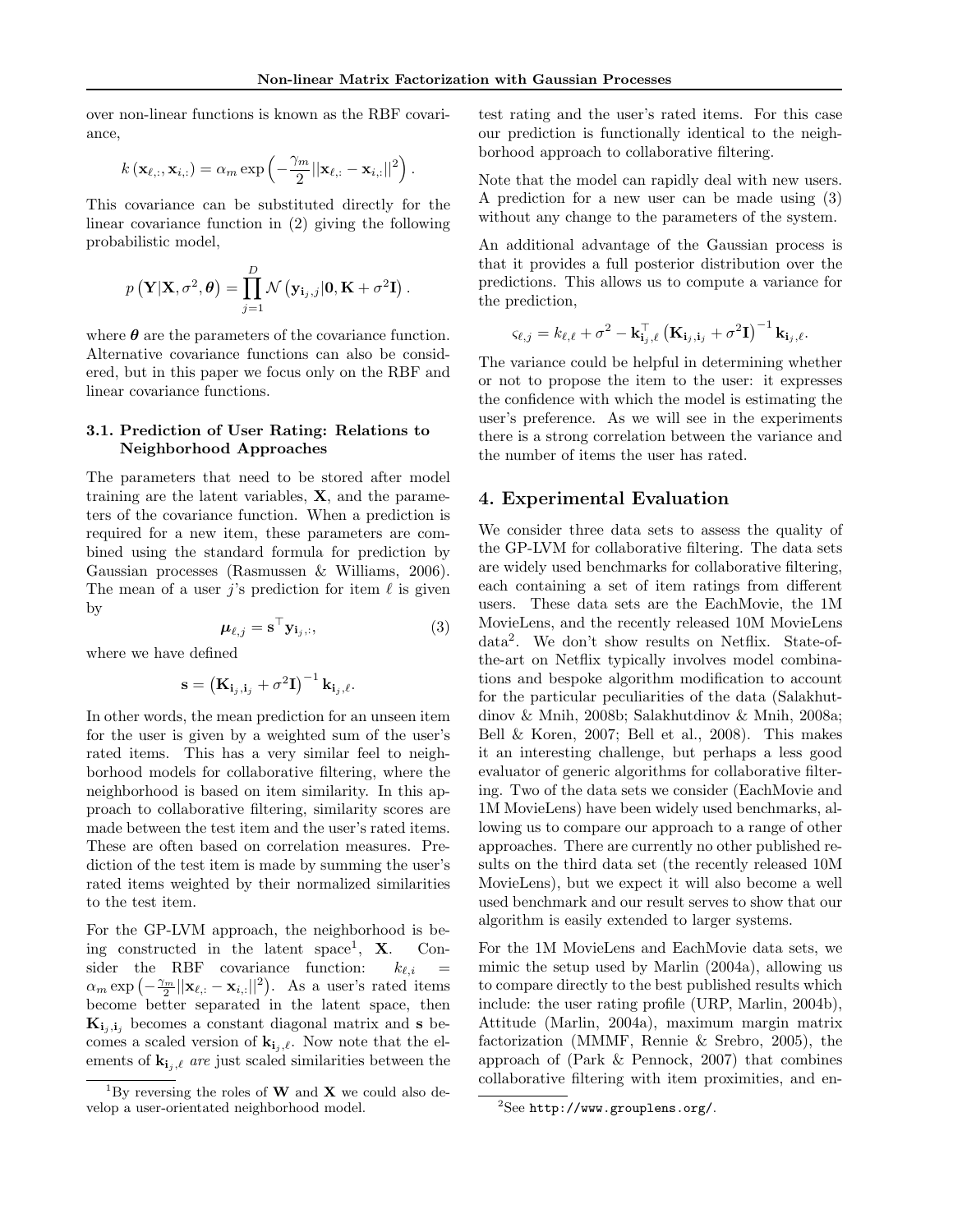sembles of MMMF (DeCoste, 2007). To our knowledge the results of DeCoste (2007) were the best reported to date on the EachMovie and 1M MovieLens databases.

We explore the importance of the dimensionality of the latent space,  $q$ ; how performance varies against the available training data and the effect of covariance function choice on the results. For training the models we always use stochastic gradient descent (SGD). Parameters of the stochastic gradient descent algorithm were "tuned" on the 100k MovieLens data<sup>3</sup> (results not presented) and were fixed for the three presented data sets. For all our experiments we used 10 epochs of SGD, with a learning rate of  $1 \times 10^{-4}$  and a momentum of 0.9. Latent points were initialized by drawing from a zero mean spherical Gaussian with standard deviation  $1 \times 10^{-3}$ . All covariance parameters were initialized as 1 except noise variance which was fixed to 5 and bias variance which was fixed to 0.11. Our code is available from http://www.cs.man.ac.uk/~neill/collab/.

#### 4.1. Marlin's setup

In his thesis Marlin (2004a) defines two types of generalization, "weak" and "strong". Weak generalization is a single step process which involves filling-in missing data in the rating matrix. Strong generalization is a two-stage process, where the models are trained on one set of users and the test predictions are on a disjoint set of users. The learner is given sample ratings of those users, but may not use those ratings until after the initial model is constructed.

Marlin used the normalized mean absolute error (NMAE) as an error measure so that random guessing produces a score of 1. NMAE is computed by normalizing the NMAE by a factor that depends on the range of the ratings<sup>4</sup> . The factor is 1.6 for MovieLens data set (*i.e.*, ratings varying  $\{1, \dots, 5\}$ ), and 1.944 for the EachMovie data set (*i.e.* ratings varying  $\{1, \dots, 6\}$ ).

EachMovie Data The EachMovie data set contains 2.6 million ratings for 1, 648 movies and 74, 424

| Table 1. EachMovie. Our approach outperforms the       |  |  |
|--------------------------------------------------------|--|--|
| URP and Attitude algorithms (Marlin, 2004a), the MMMF  |  |  |
| (Rennie & Srebro, 2005), E-MMMF of (DeCoste, 2007),    |  |  |
| and the Item-based approach of (Park & Pennock, 2007). |  |  |

|               | Weak NMAE                      | Strong NMAE         |
|---------------|--------------------------------|---------------------|
| <b>URP</b>    | $\overline{0.44}22 \pm 0.0008$ | $0.4557 \pm 0.0008$ |
| Attitude      | $0.4520 \pm 0.016$             | $0.4550 \pm 0.0023$ |
| <b>MMMF</b>   | $0.4397 \pm 0.0006$            | $0.4341 \pm 0.0025$ |
| <b>Item</b>   | $0.4382 \pm 0.0009$            | $0.4365 \pm 0.0024$ |
| <b>E-MMMF</b> | $0.4287 \pm 0.0023$            | $0.4301 \pm 0.0035$ |
| Ours Linear   | $0.4209 + 0.0017$              | $0.4171 + 0.0054$   |
| Ours RBF      | $0.4179 \pm 0.0018$            | $0.4134 \pm 0.0049$ |

users. The ratings range  $\{1, 2, \dots, 6\}$ . Following Marlin (2004a) users with fewer than 20 ratings were discarded; This left us with 36, 656 users. We selected 30, 000 randomly that were used for "weak" generalization, while the remaining 6, 656 users were used for the strong generalization. We report results averaged over the same 3 partitions originally used in Marlin (2004a) and replicated by Rennie and Srebro (2005); DeCoste (2007); Park and Pennock (2007), where one movie is withheld to construct the test set.

Table 1 shows the NMAE for the different baselines as well as our approach. Note that our approach, with either a linear or an RBF kernel, outperforms significantly all the baselines. Importantly, our approach uses latent dimensions much smaller than the 100D used in MMMF and E-MMMF. In particular, for weak and strong generalization we use 20D latent spaces for the RBF and linear models. Larger dimensional spaces resulted in better performance especially for the strong generalization, since the latent space is trained using more data, and thus is less prone to overfitting.

Experiments showing the influence of the latent dimensionality are shown below. The Weak RMSE<sup>5</sup> of our approach when using a 20D latent space is  $(1.1110 \pm$ 0.0028) for the RBF kernel and  $(1.1118 \pm 0.0022)$  for linear. The Strong RMSE of our approach when using a 20D latent space is  $(1.0981 \pm 0.0077)$  for the RBF kernel and  $(1.1008 \pm 0.0080)$  for the linear kernel.

1M MovieLens The 1M MovieLens data consists of 1 million ratings for 6, 040 users, and 3, 952 movies, with ratings ranging  $\{1, 2, \dots, 5\}$ . 5,000 users were used for weak generalization and the remaining 1, 040 for strong generalization. As before, we reported results averaged over the same 3 partitions used in (Marlin, 2004a; Rennie & Srebro, 2005; DeCoste, 2007;

<sup>3</sup>The tuning process was very coarse: we always used momentum 0.9 and 10 epochs of SGD. The learning rate was then logarithmically decreased from 0.1 until results seemed to be converging.

<sup>&</sup>lt;sup>4</sup>The motivation for this factor is that it is the mean absolute error that would be obtained if the ratings were uniformly distributed and the prediction was uniform random guessing. A much better prediction in this case would be to guess the median. For MovieLens the prediction would be 3 and it would lead to a score of 1.2. A still better "dumb" score could be obtained by predicting the median of the observed data. However, the use of the factors 1.6 and 1.944 has become somewhat standardized, so we follow this practice.

<sup>5</sup>Note that for EachMovie RMSE error is higher than for MovieLens as the range of the ratings is larger.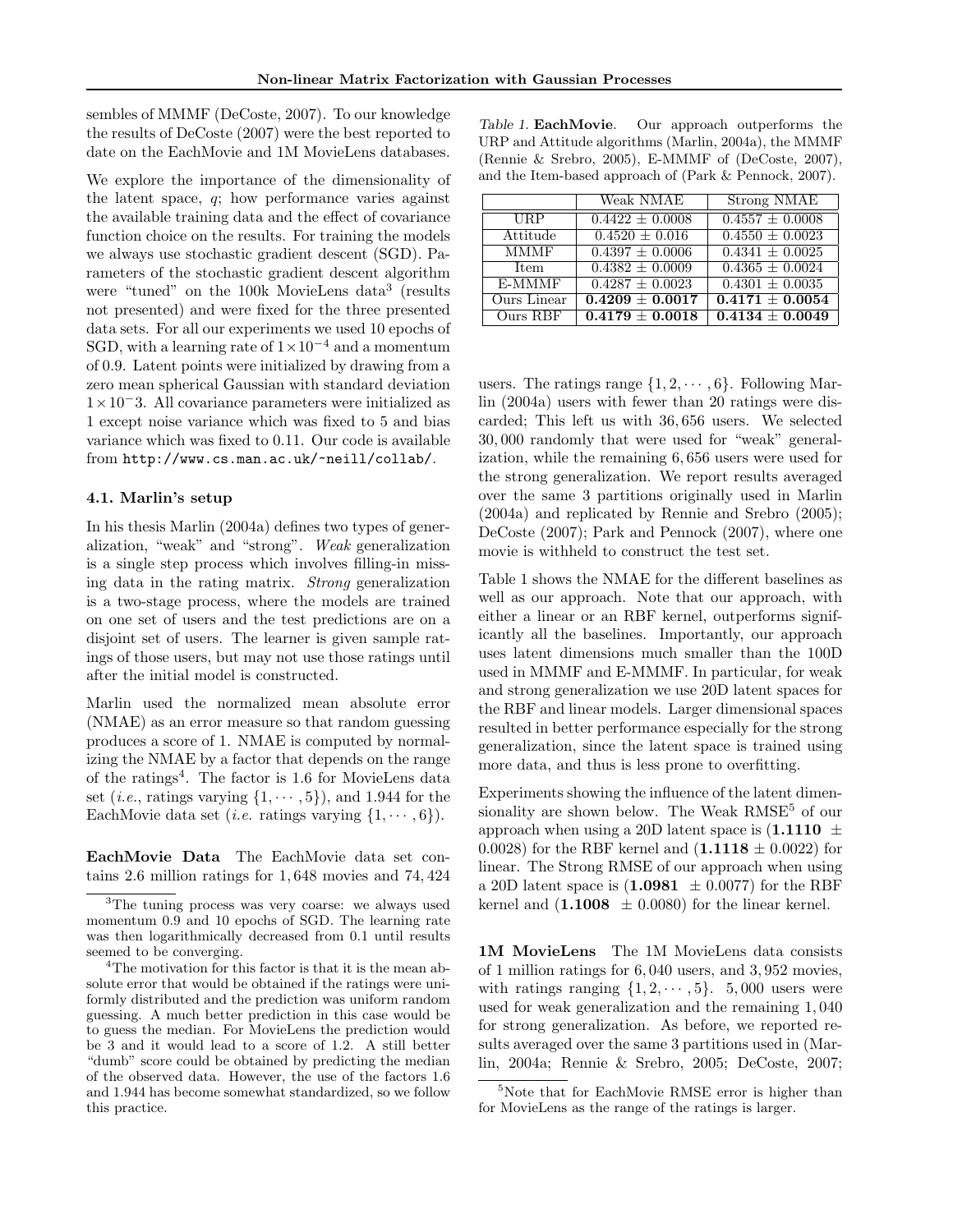Table 2. 1M MovieLens. Our approach outperforms the URP and Attitude algorithms (Marlin, 2004a), the MMMF (Rennie & Srebro, 2005), E-MMMF (DeCoste, 2007), and the Item-based approach (Park & Pennock, 2007) when using a non-linear latent space.

|                 | Weak NMAE           | <b>Strong NMAE</b>             |
|-----------------|---------------------|--------------------------------|
| <b>URP</b>      | $0.4341 \pm 0.0023$ | $0.4444 \pm 0.0032$            |
| Attitude        | $0.4320 \pm 0.0055$ | $0.4375 \pm 0.0028$            |
| $M\overline{M}$ | $0.4156 \pm 0.0037$ | $\overline{0.4203} \pm 0.0138$ |
| <b>Item</b>     | $0.4096 \pm 0.0029$ | $0.4113 \pm 0.104$             |
| E-MMMF          | $0.4029 \pm 0.0027$ | $0.4071 \pm 0.0093$            |
| Ours linear     | $0.4052 \pm 0.0011$ | $0.4071 \pm 0.0081$            |
| Ours RBF        | $0.4026 \pm 0.0020$ | $0.3994 \pm 0.0145$            |

## Park & Pennock, 2007).

Table 2 shows the NMAE for the baselines as well as for our approach. Using an RBF covariance function our approach results in the best performance for both weak and strong generalization. As before, the latent space required by our approach is small. In particular, for weak generalization we use a 10D latent space for the RBF and 11D for the linear model, and for strong generalization a 14D latent space for the nonlinear model and 15D for the linear one. The weak RMSE of our approach is  $(0.8801 \pm 0.0082)$  for a 12D RBF model and  $(0.8791 \pm 0.0080)$  for a 14D linear model. The Strong RMSE of our approach is  $(0.8748 \pm 0.0268)$  for a 15D RBF model and  $(0.8775)$  $\pm$  0.0239) for a 11D linear model.

As for the EachMovie data set, the method that previously performed best among the baselines is the ensembles of MMMF (DeCoste, 2007) that combines predictions from multiple MMMF models. In particular predictions from 100 models created using bagging and multiple random weight seeds are combined by plurality voting, voting by averaging and voting by confidence. Our approach could also benefit from averaging the predictions from multiple models. We set up a small experiment where we combine by averaging the predictions of 11 models whose latent space dimensionality ranges 5 to 15. The NMAE error for Weak NMAE was reduced to  $(0.3987 \pm 0.0013)$ .

A further point of interest is the fact that with our approach, unlike most of the baselines, the strong NMAE is often smaller than the weak NMAE. This might look surprising, however the data set partitioning means that the models learned for strong generalization have seen more data (i.e., 30, 000 for EachMovie and 5, 000 for 1M MovieLens) than the weak generalization. This combined with the fact that all user specific parameters are marginalized in the model leads to improved



Figure 1. **GP** variance: as a function of the number of movies rated, for a 10D latent space learned on 1M Movie-Lens Weak. The variance of the GP is a good indicator of the uncertainty in the model, its value decreases with the amount of movies rated.

#### performance.

Figure 1 shows the variance of the GP as a function of the movies rated for a 10D RBF model learned for 1M MovieLens Weak. Note that the variance of the GP is a good indicator of the uncertainty in the model, its value decreases as the amount of movies rated increases.

#### 4.2. Latent dimensionality and training set size

To test the response of our models to increasing data set size we also conduct experiments in a different setting than Marlin. We generate different training set sizes by splitting different percentages of the data as training and testing.

Figure 2 depicts NMAE and RMSE errors average over 5 random partitions as a function of the dimensionality of the latent space. As expected our model's predictions are more accurate when more data is used for training. Small latent dimensionalities are preferred for small training set sizes  $(e.g. 30\%)$  to avoid overfitting. When using more data, higher dimensional latent spaces result in better performance.

### 4.3. Using different kernels

Figure 3 shows NMAEs when using different kernels for the MovieLens and EachMovie databases. Note than in general non-linear models  $(e.g.$  RBF) outperform linear models, showing the benefit of our approach with respect to other approaches that assume that the mapping is linear  $(e.g.$  Rennie & Srebro, 2005; DeCoste, 2007; Salakhutdinov & Mnih, 2008b; Salakhutdinov & Mnih, 2008a.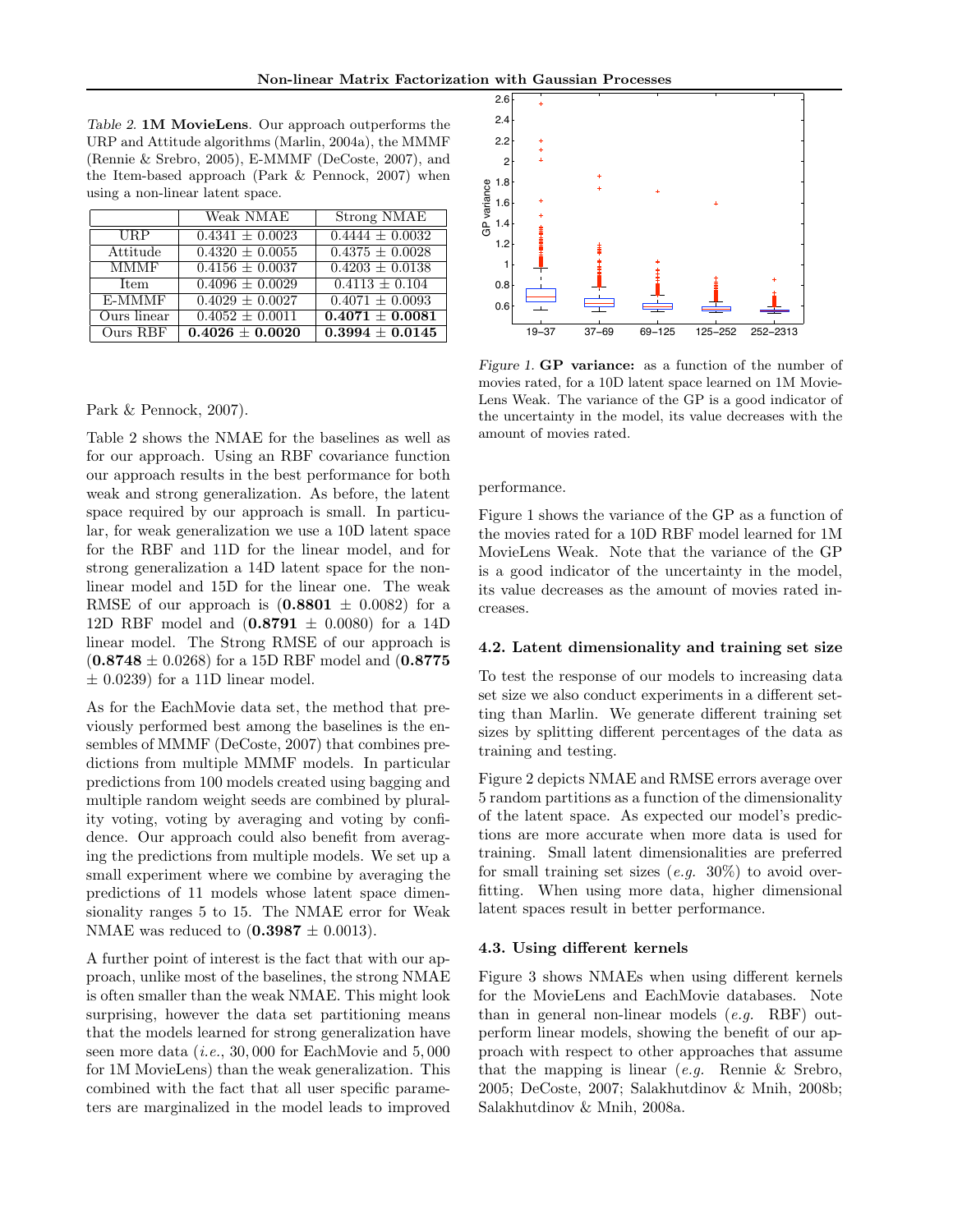Non-linear Matrix Factorization with Gaussian Processes



Figure 3. 1M MovieLens (1MML) and EachMovie (EaM): NMAE and RMSE errors for different kernels. Note that in general non-linear latent spaces result in better performance.

### 4.4. Larger database

10M MovieLens We also perform experiments on a larger data set. The 10M MovieLens data set consists of 10 million ratings for 71, 567 users and 10, 681 movies, with ratings ranging  $\{1, 2, \dots, 5\}$ . We use the  $r_a$  and  $r_b$  partitions provided with the database, that split the data into a training and testing, so that they are 10 ratings per user in the test set. This database was made available on 9th January 2009, so there are currently no other published results to compare with. results. Our approach gave an RMSE of  $(0.8740 \pm$ 0.0278) using a 10 dimensional latent space.

#### 4.5. Adding Movie Meta-Data

The backbone of the GP-LVM is a Gaussian process regression model, in which we are optimizing with respect to input values to maximize the likelihood of the data. For the case of movies, there is additional data about the movie that we might want to include, for example with the 1M MovieLens data, there is information about the genre of the movie  $(e.g., \text{ comedy})$ and western). This can be encoded in a binary vector that defines the genre for each movie in the database. We can include this information in the kernel matrix. If the meta-data for a particular movie is given in a vector  $\mathbf{m}_{i,:}$  then a covariance function can be created from the meta-data,

$$
k_m\left(\mathbf{m}_{i,:},\mathbf{m}_{j,:}\right) = \alpha_m \exp\left(-\frac{\gamma_m}{2}||\mathbf{m}_i - \mathbf{m}_j||^2\right).
$$

This can be combined with the covariance function defined in x-space through a tensor product,

$$
k_{i,j} = k_m \left( \mathbf{m}_{i,:}, \mathbf{m}_{j,:} \right) k_x \left( \mathbf{x}_{i,:}, \mathbf{x}_{j,:} \right).
$$

We now optimize the parameters of the meta-data covariance function along with the  $X$  and the parameters of the latent data covariance function.

The dashed green line in Figure 3 shows the NMAE and RMSE when using meta-data. No significant improvement in performance is seen with the meta-data, but conversely it hasn't significantly harmed the performance. In practice the use of meta-data may be important when, for example, a new movie is released and ratings data is not yet available for it.

## 5. Conclusions

We have shown how probabilistic matrix factorization is equivalent to Bayesian probabilistic PCA. This inspired a new algorithm which allowed for non-linear extensions in the manner of the Gaussian process latent variable model. The predictions from the model have a very similar form to neighborhood based methods for collaborative filtering. We tested the resulting algorithm on two popular movie databases. Our approach outperformed all existing published results for these data. We briefly considered extensions to the model involving incorporating side information (metadata) about movie genre. We didn't see a significant difference in the performance given meta-data, but speculate that such data may be useful for new movies with few ratings.

As well as pushing forward the boundary of the statethe-art performance for the data sets we've studied, our model provides probabilistic predictions. An item/user dependent variance can be computed giving the confidence with which the model is prepared to make the predictions.